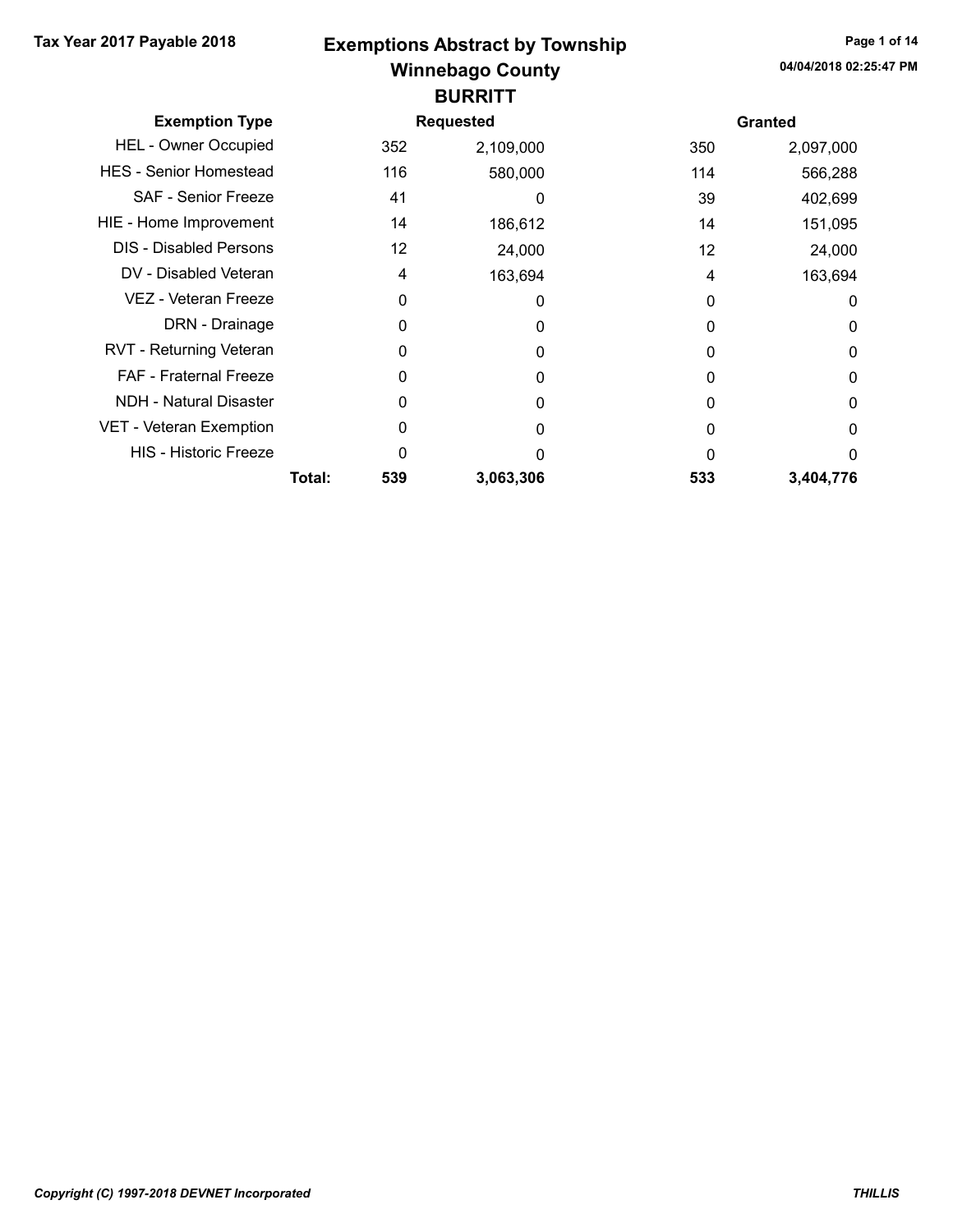#### Winnebago County Tax Year 2017 Payable 2018 **Exemptions Abstract by Township** Page 2 of 14 CHEDDV VALLEY

|                                |        |      | <u>UNERRI VALLEI</u> |      |                |
|--------------------------------|--------|------|----------------------|------|----------------|
| <b>Exemption Type</b>          |        |      | <b>Requested</b>     |      | <b>Granted</b> |
| <b>HEL - Owner Occupied</b>    |        | 5181 | 31,074,000           | 5135 | 30,768,329     |
| <b>HES</b> - Senior Homestead  |        | 1682 | 8,410,000            | 1658 | 8,238,996      |
| <b>SAF - Senior Freeze</b>     |        | 625  | 0                    | 555  | 1,580,989      |
| HIE - Home Improvement         |        | 155  | 270,948              | 150  | 270,948        |
| <b>DIS - Disabled Persons</b>  |        | 154  | 308,000              | 142  | 284,000        |
| DV - Disabled Veteran          |        | 64   | 1,846,812            | 62   | 1,808,107      |
| <b>VET - Veteran Exemption</b> |        |      | 100,000              |      | 25,887         |
| FAF - Fraternal Freeze         |        |      | 0                    |      | 7,599          |
| DRN - Drainage                 |        | 0    | 0                    |      | 0              |
| <b>HIS - Historic Freeze</b>   |        | 0    | 0                    | 0    | 0              |
| RVT - Returning Veteran        |        | 0    | 0                    | U    | 0              |
| NDH - Natural Disaster         |        | 0    | 0                    | O    | 0              |
| VEZ - Veteran Freeze           |        | ი    | O                    |      | 0              |
|                                | Total: | 7863 | 42,009,760           | 7704 | 42,984,855     |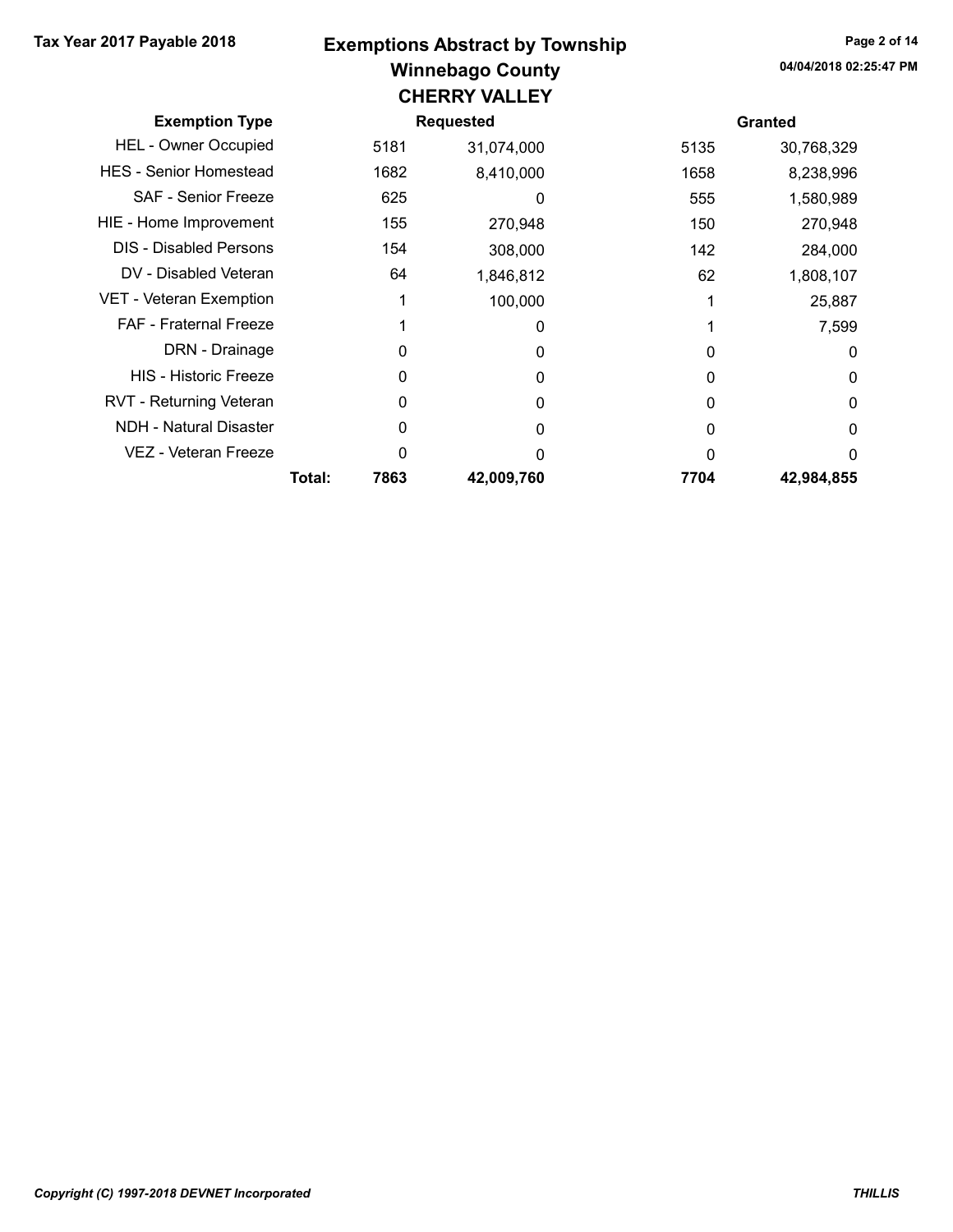## Winnebago County Tax Year 2017 Payable 2018 **Exemptions Abstract by Township** Page 3 of 14 DURAND

| <b>Exemption Type</b>          |        |      | <b>Requested</b> |      | <b>Granted</b> |
|--------------------------------|--------|------|------------------|------|----------------|
| <b>HEL - Owner Occupied</b>    |        | 708  | 4,248,000        | 702  | 4,209,067      |
| <b>HES</b> - Senior Homestead  |        | 247  | 1,235,000        | 243  | 1,203,425      |
| <b>SAF - Senior Freeze</b>     |        | 98   | 0                | 33   | 203,556        |
| <b>DIS - Disabled Persons</b>  |        | 14   | 28,000           | 13   | 26,000         |
| DV - Disabled Veteran          |        | 12   | 263,853          | 11   | 224,615        |
| HIE - Home Improvement         |        | 7    | 36,430           |      | 36,430         |
| <b>FAF</b> - Fraternal Freeze  |        |      | 0                |      | 24,922         |
| VEZ - Veteran Freeze           |        |      | 0                |      | 36,438         |
| <b>VET - Veteran Exemption</b> |        | ი    | 0                | O    | 0              |
| <b>HIS - Historic Freeze</b>   |        |      | O                | O    | 0              |
| RVT - Returning Veteran        |        | 0    | 0                | O    | 0              |
| <b>NDH - Natural Disaster</b>  |        |      | O                |      | 0              |
| DRN - Drainage                 |        | ი    | O                |      | 0              |
|                                | Total: | 1088 | 5,811,283        | 1011 | 5,964,453      |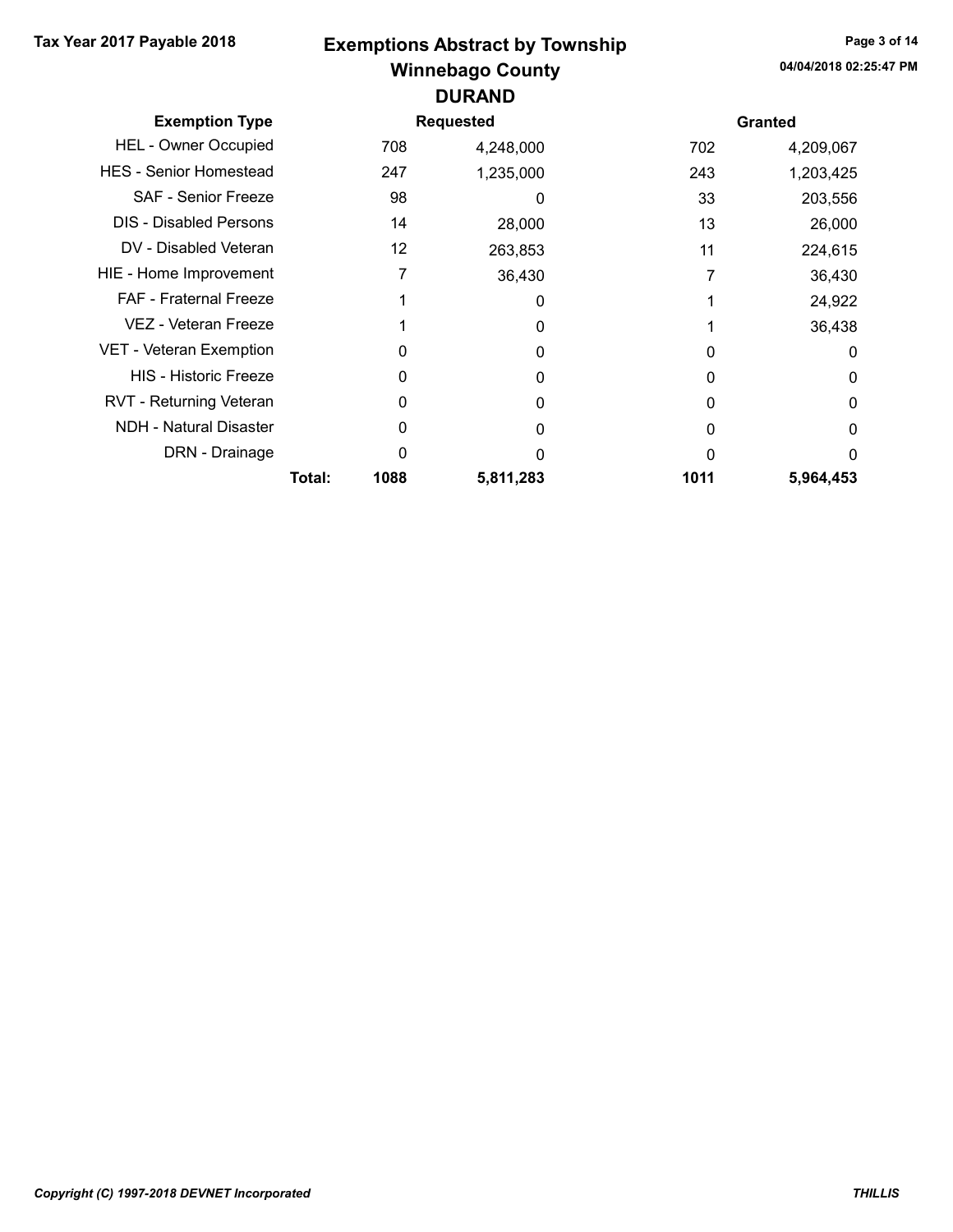# Winnebago County Tax Year 2017 Payable 2018 **Exemptions Abstract by Township** Page 4 of 14 HARLEM

| <b>Exemption Type</b>         |        | <b>Requested</b> |            |          | <b>Granted</b> |
|-------------------------------|--------|------------------|------------|----------|----------------|
| <b>HEL - Owner Occupied</b>   |        | 11871            | 71,127,000 | 11770    | 70,405,789     |
| <b>HES - Senior Homestead</b> |        | 3154             | 15,770,000 | 3100     | 15,407,684     |
| <b>SAF - Senior Freeze</b>    |        | 1438             | 0          | 1298     | 4,016,837      |
| <b>DIS - Disabled Persons</b> |        | 387              | 774,000    | 361      | 722,000        |
| HIE - Home Improvement        |        | 192              | 417,152    | 192      | 417,152        |
| DV - Disabled Veteran         |        | 137              | 4,261,588  | 130      | 4,033,306      |
| VET - Veteran Exemption       |        | 3                | 300,000    | 3        | 127,069        |
| VEZ - Veteran Freeze          |        | 2                | 0          | 2        | 62,278         |
| DRN - Drainage                |        | 0                | 0          | $\Omega$ | 0              |
| <b>FAF - Fraternal Freeze</b> |        | 0                | $\Omega$   | O        | 0              |
| <b>HIS - Historic Freeze</b>  |        | 0                | 0          | 0        | 0              |
| <b>NDH - Natural Disaster</b> |        |                  | 0          | 0        | 0              |
| RVT - Returning Veteran       |        | 0                | 0          | O        | 0              |
|                               | Total: | 17184            | 92,649,740 | 16856    | 95,192,115     |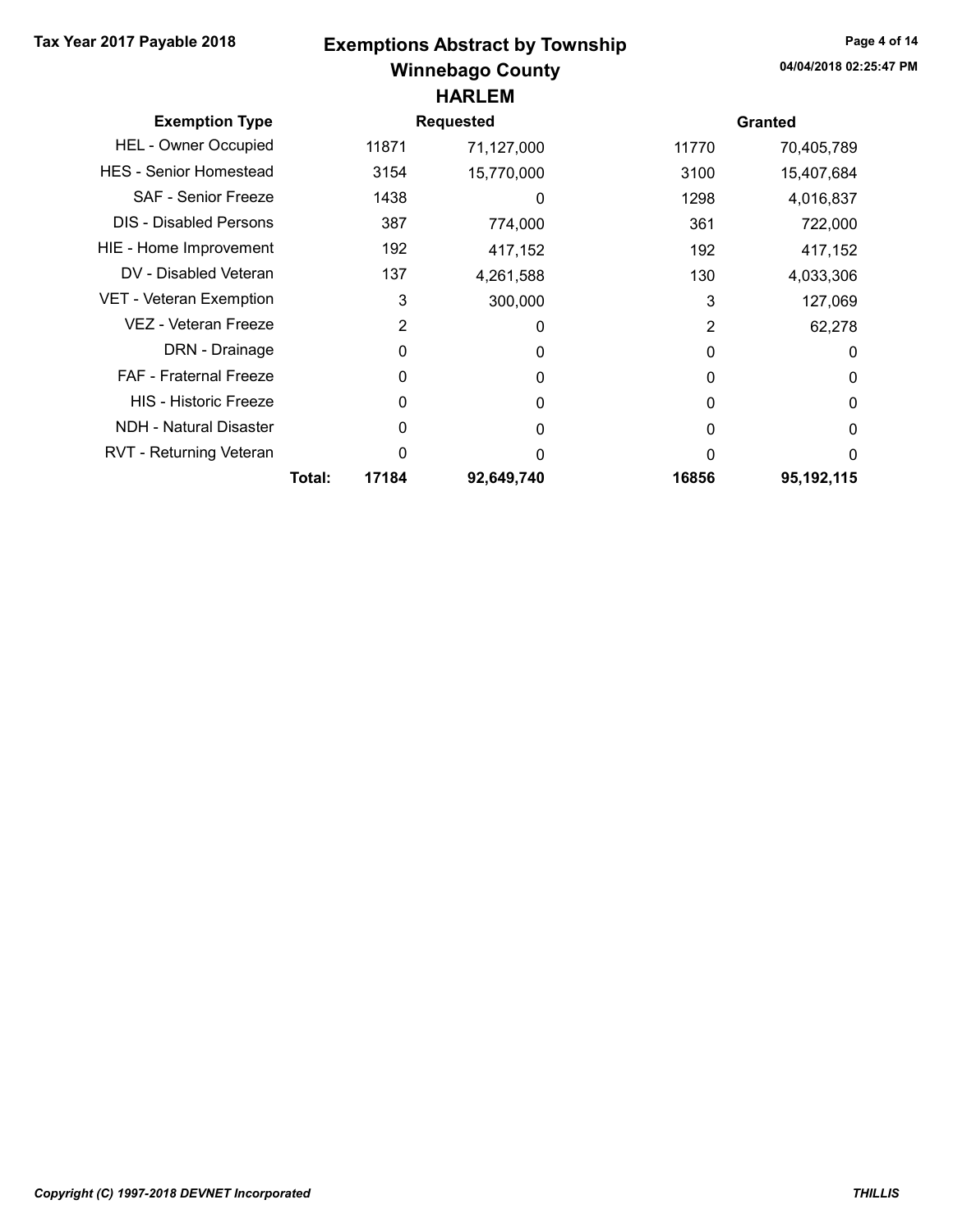# Winnebago County Tax Year 2017 Payable 2018 **Exemptions Abstract by Township** Page 5 of 14 **HARRISON**

| <b>Exemption Type</b>         |        |     | <b>Requested</b> |              | <b>Granted</b> |
|-------------------------------|--------|-----|------------------|--------------|----------------|
| <b>HEL - Owner Occupied</b>   |        | 216 | 1,296,000        | 214          | 1,284,000      |
| <b>HES - Senior Homestead</b> |        | 76  | 380,000          | 74           | 370,000        |
| <b>SAF - Senior Freeze</b>    |        | 26  | 0                | 23           | 173,725        |
| <b>DIS - Disabled Persons</b> |        | 10  | 20,000           | 9            | 18,000         |
| DV - Disabled Veteran         |        | 3   | 85,798           | 3            | 85,798         |
| HIE - Home Improvement        |        | 3   | 22,185           | 3            | 22,185         |
| DRN - Drainage                |        | 0   | 0                | 0            | 0              |
| <b>FAF</b> - Fraternal Freeze |        | O   | 0                | 0            | 0              |
| <b>HIS - Historic Freeze</b>  |        | 0   | 0                | 0            | 0              |
| <b>NDH - Natural Disaster</b> |        |     | 0                | 0            | 0              |
| RVT - Returning Veteran       |        | 0   | 0                | 0            | 0              |
| VET - Veteran Exemption       |        |     | 0                | 0            | 0              |
| VEZ - Veteran Freeze          |        |     | O                | <sup>0</sup> | 0              |
|                               | Total: | 334 | 1,803,983        | 326          | 1,953,708      |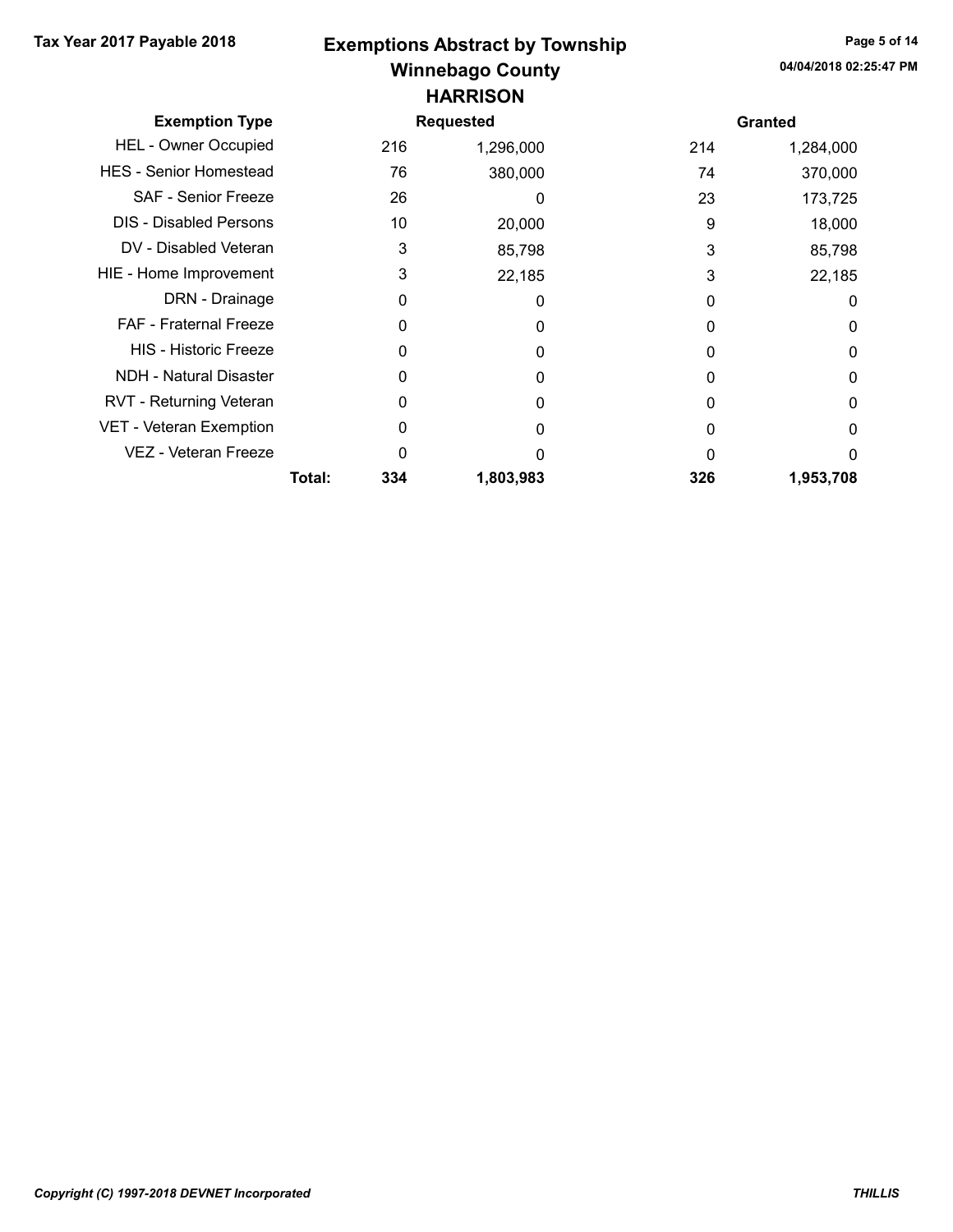## Winnebago County Tax Year 2017 Payable 2018 **Exemptions Abstract by Township** Page 6 of 14 LAONA

|        |     |           |                  | <b>Granted</b> |
|--------|-----|-----------|------------------|----------------|
|        | 439 | 2,631,000 | 433              | 2,595,000      |
|        | 216 | 1,080,000 | 213              | 1,054,336      |
|        | 68  | 0         | 25               | 215,671        |
|        | 13  | 26,000    | 10               | 20,000         |
|        | 11  | 389,175   | 10               | 313,188        |
|        | 0   | 0         | O                | 0              |
|        | 0   | 0         | 0                | 0              |
|        |     | O         |                  | 0              |
|        | O   | 0         | O                | 0              |
|        | O   | ŋ         |                  | 0              |
|        | 0   | 0         |                  | 0              |
|        | O   | O         |                  | 0              |
|        | O   |           |                  | 0              |
| Total: | 747 | 4,126,175 | 691              | 4,198,195      |
|        |     |           | <b>Requested</b> |                |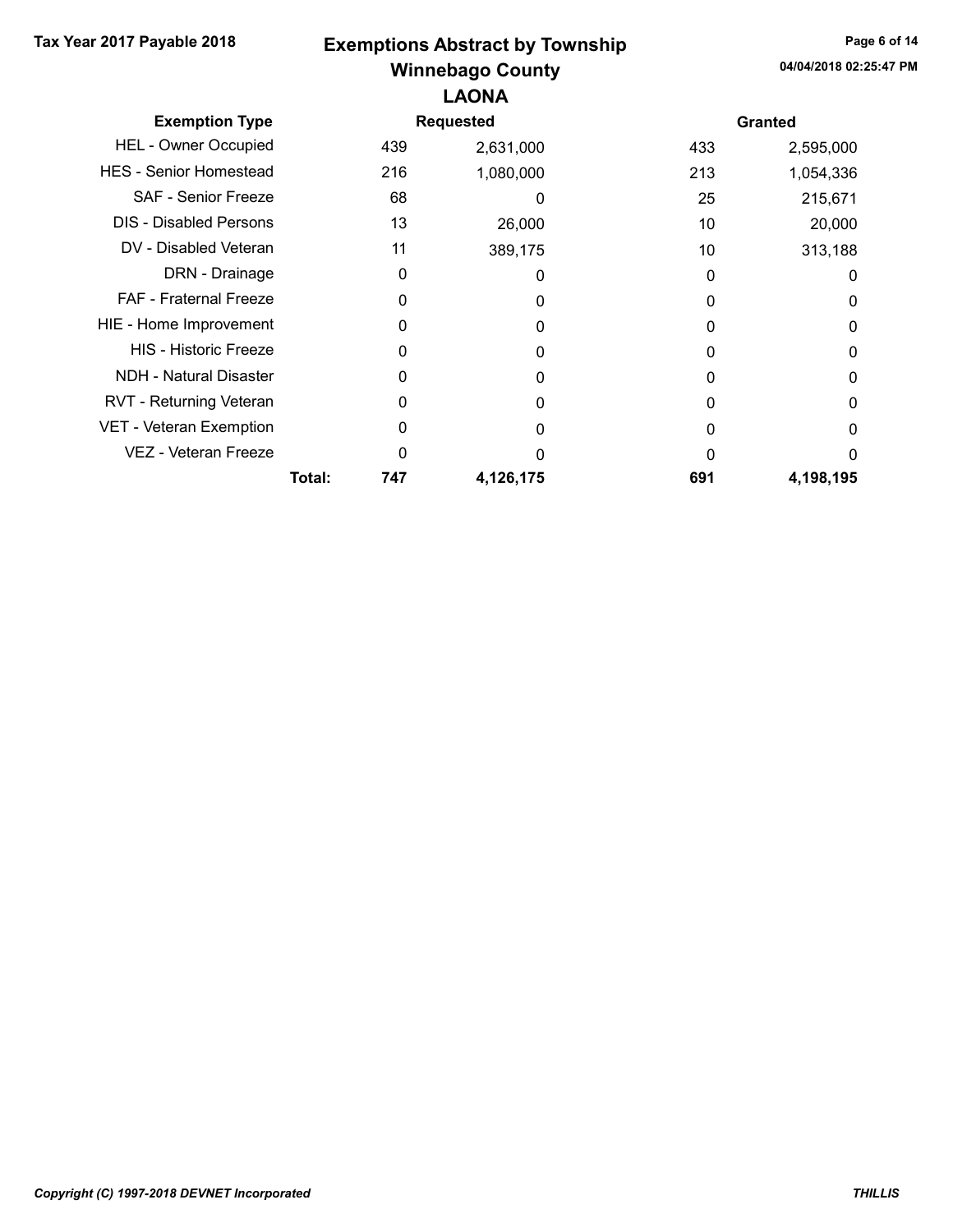## Winnebago County Tax Year 2017 Payable 2018 **Exemptions Abstract by Township** Page 7 of 14 **OWEN**

|                                |                  |      | UIVLIV     |                |            |
|--------------------------------|------------------|------|------------|----------------|------------|
| <b>Exemption Type</b>          | <b>Requested</b> |      |            | <b>Granted</b> |            |
| <b>HEL - Owner Occupied</b>    |                  | 1383 | 8,292,000  | 1371           | 8,220,355  |
| <b>HES</b> - Senior Homestead  |                  | 512  | 2,560,000  | 505            | 2,513,670  |
| <b>SAF - Senior Freeze</b>     |                  | 163  | O          | 158            | 875,230    |
| <b>DIS</b> - Disabled Persons  |                  | 53   | 106,000    | 51             | 102,000    |
| HIE - Home Improvement         |                  | 17   | 103,504    | 14             | 78,794     |
| DV - Disabled Veteran          |                  | 16   | 676,612    | 15             | 633,557    |
| <b>FAF</b> - Fraternal Freeze  |                  | 0    | 0          | $\Omega$       | 0          |
| HIS - Historic Freeze          |                  | 0    | 0          | 0              | 0          |
| <b>NDH - Natural Disaster</b>  |                  | O    | 0          | O              | 0          |
| RVT - Returning Veteran        |                  | 0    | 0          | O              | 0          |
| <b>VET - Veteran Exemption</b> |                  | 0    | 0          | O              | 0          |
| DRN - Drainage                 |                  | 0    | O          | O              | 0          |
| VEZ - Veteran Freeze           |                  | 0    | U          |                | 0          |
|                                | Total:           | 2144 | 11,738,116 | 2114           | 12,423,606 |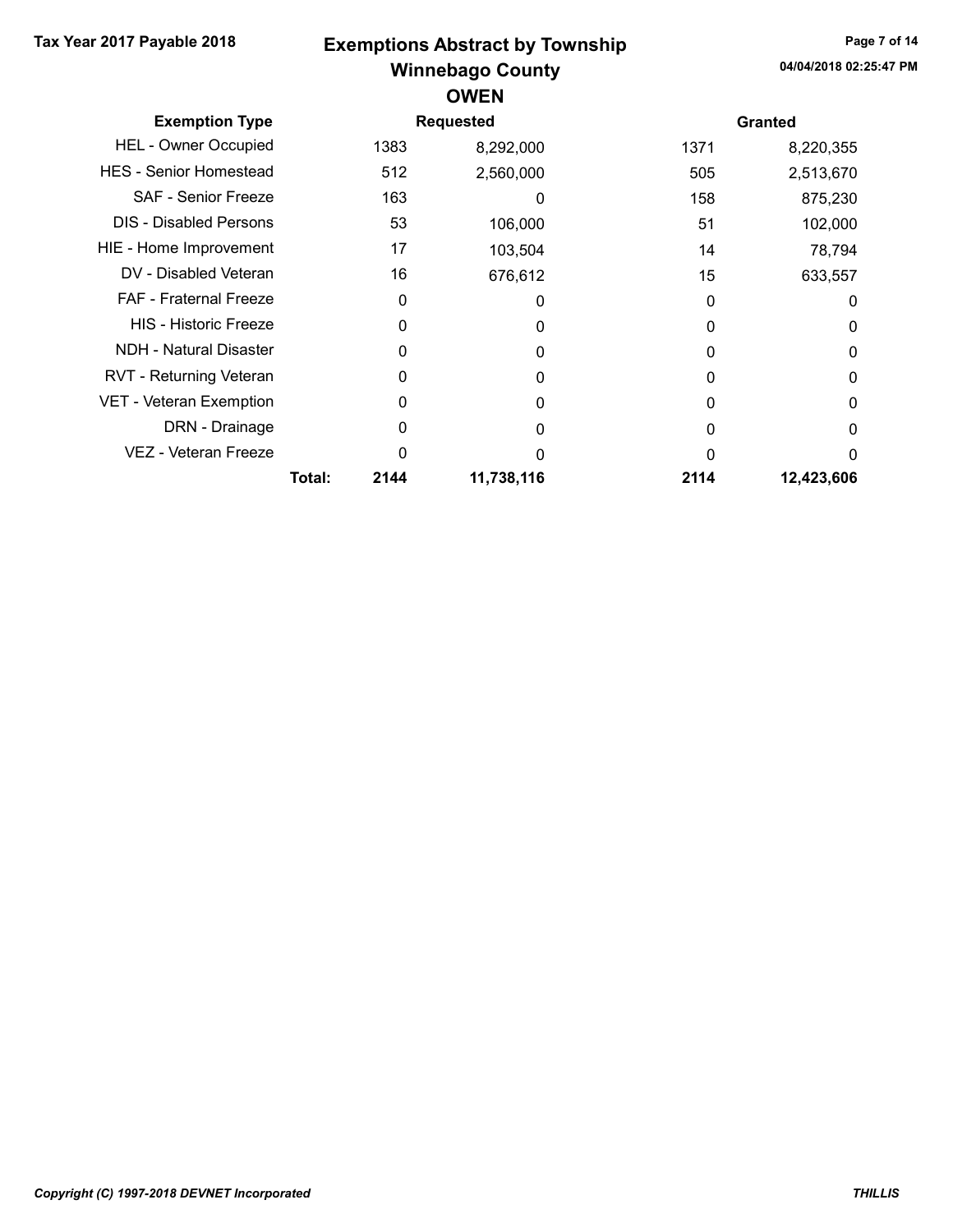#### Winnebago County Tax Year 2017 Payable 2018 **Exemptions Abstract by Township** Page 8 of 14 PECATONICA

| <b>Exemption Type</b>         |        |      | <b>Requested</b> |      | <b>Granted</b> |
|-------------------------------|--------|------|------------------|------|----------------|
| <b>HEL - Owner Occupied</b>   |        | 1353 | 8,112,000        | 1343 | 8,050,161      |
| <b>HES - Senior Homestead</b> |        | 418  | 2,090,000        | 411  | 2,039,172      |
| <b>SAF - Senior Freeze</b>    |        | 160  | 0                | 141  | 340,183        |
| HIE - Home Improvement        |        | 44   | 155,711          | 44   | 155,711        |
| <b>DIS - Disabled Persons</b> |        | 31   | 62,000           | 27   | 54,000         |
| DV - Disabled Veteran         |        | 13   | 451,085          | 12   | 426,319        |
| <b>FAF</b> - Fraternal Freeze |        |      | 0                |      | 7,650          |
| RVT - Returning Veteran       |        |      | 5,000            |      | 5,000          |
| VEZ - Veteran Freeze          |        |      | 0                |      | 13,133         |
| DRN - Drainage                |        | O    | 0                | O    | 0              |
| <b>HIS - Historic Freeze</b>  |        | 0    | 0                | O    | 0              |
| <b>NDH - Natural Disaster</b> |        | O    | 0                | 0    | 0              |
| VET - Veteran Exemption       |        | O    | ი                | O    | 0              |
|                               | Total: | 2022 | 10,875,796       | 1981 | 11,091,329     |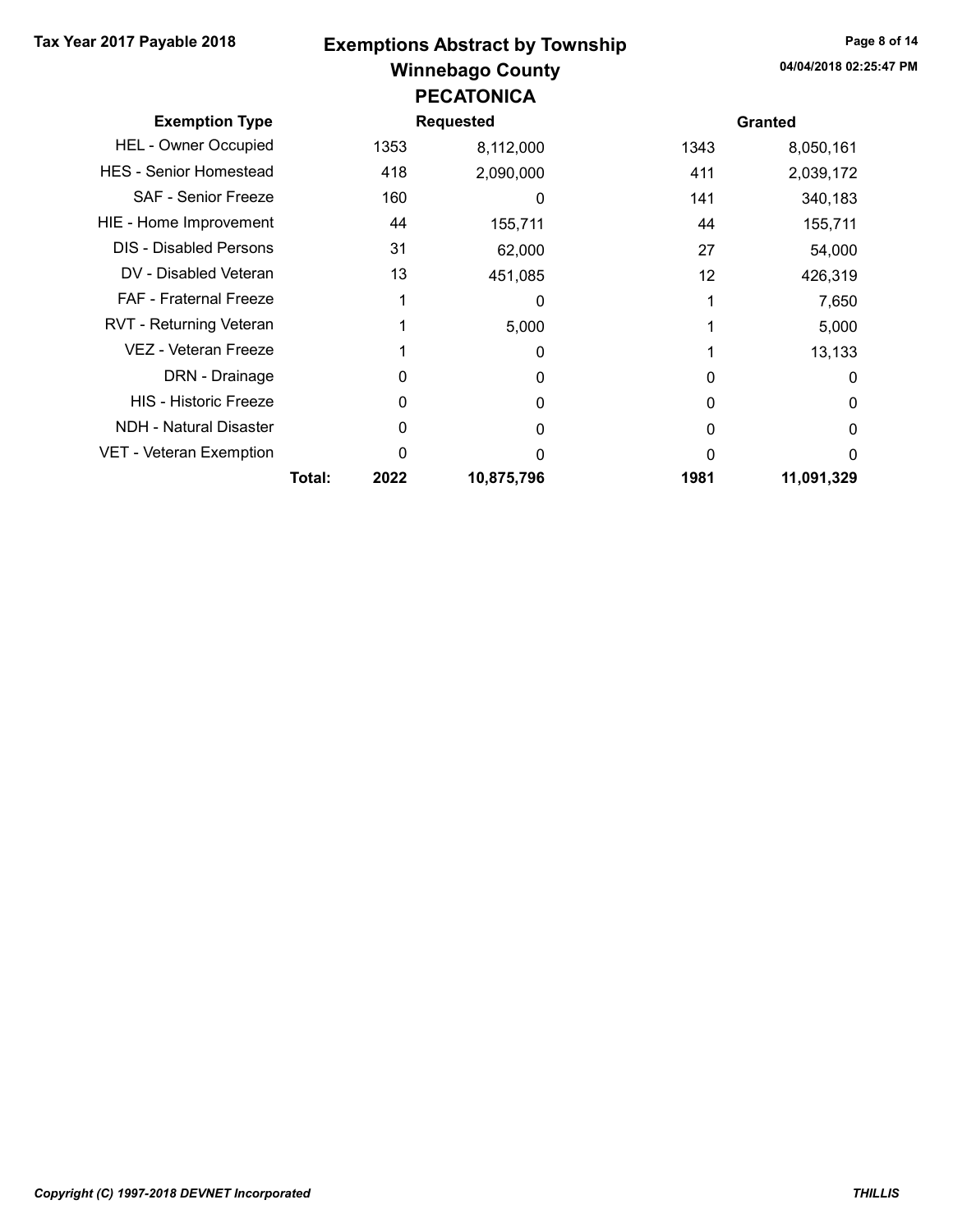## Winnebago County Tax Year 2017 Payable 2018 **Exemptions Abstract by Township** Page 9 of 14 **ROCKTON**

| <b>Exemption Type</b>          |        |      | <b>Requested</b> |      | <b>Granted</b> |
|--------------------------------|--------|------|------------------|------|----------------|
| <b>HEL - Owner Occupied</b>    |        | 4598 | 27,552,000       | 4558 | 27,256,439     |
| <b>HES</b> - Senior Homestead  |        | 1291 | 6,455,000        | 1273 | 6,315,351      |
| SAF - Senior Freeze            |        | 508  | 0                | 442  | 2,176,026      |
| HIE - Home Improvement         |        | 135  | 582,513          | 132  | 566,873        |
| <b>DIS - Disabled Persons</b>  |        | 103  | 206,000          | 98   | 196,000        |
| DV - Disabled Veteran          |        | 55   | 1,557,749        | 54   | 1,552,749      |
| <b>VET - Veteran Exemption</b> |        | 3    | 300,000          | 3    | 153,742        |
| RVT - Returning Veteran        |        |      | 5,000            |      | 5,000          |
| VEZ - Veteran Freeze           |        |      | 0                |      | 215,869        |
| DRN - Drainage                 |        | 0    | 0                | 0    | 0              |
| <b>FAF</b> - Fraternal Freeze  |        | 0    | 0                | 0    | 0              |
| <b>HIS - Historic Freeze</b>   |        | 0    | 0                | 0    | 0              |
| <b>NDH</b> - Natural Disaster  |        | 0    | 0                | U    | 0              |
|                                | Total: | 6695 | 36,658,262       | 6562 | 38,438,049     |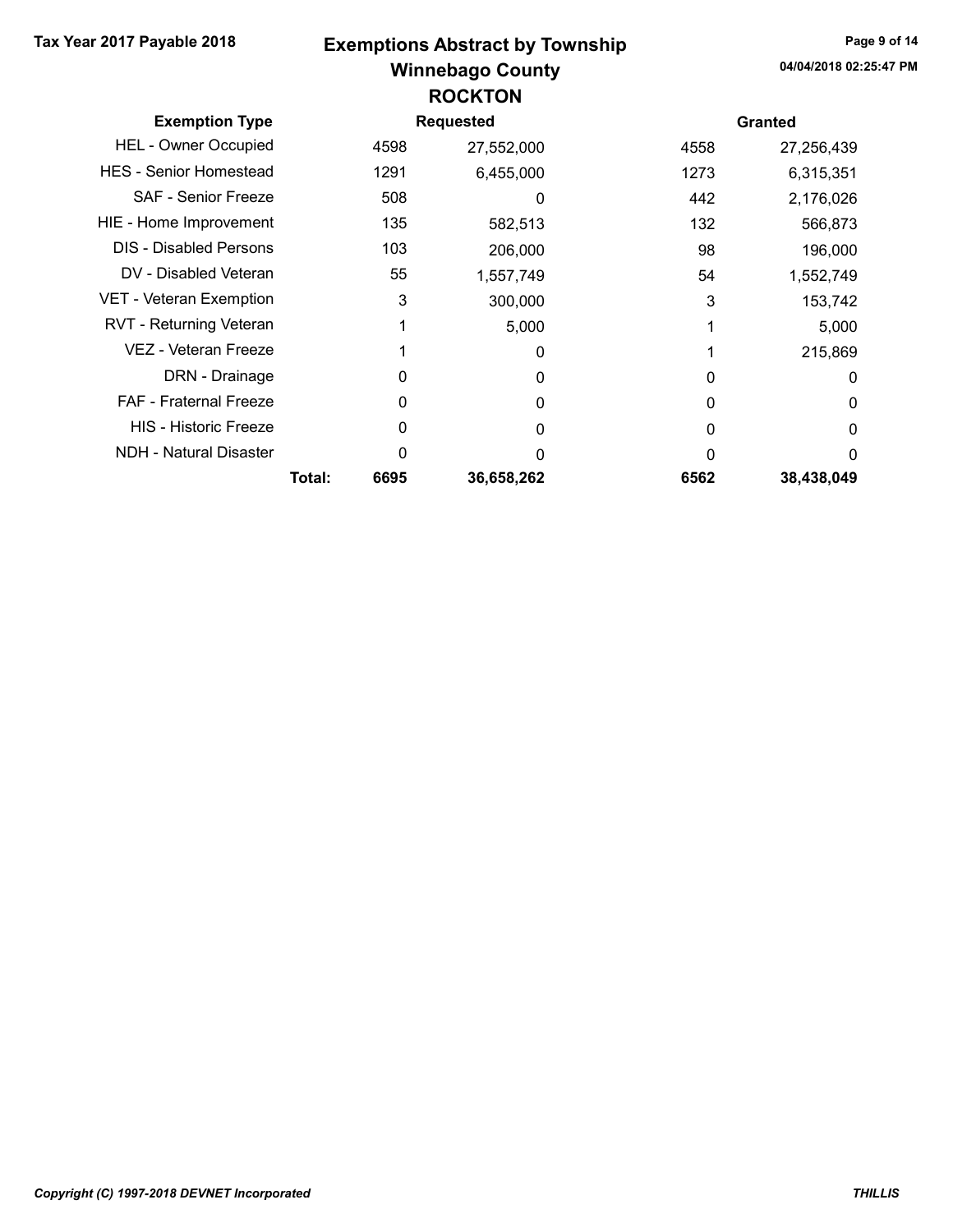### Winnebago County Tax Year 2017 Payable 2018 **Exemptions Abstract by Township** Page 10 of 14 ROSCOE

| <b>Exemption Type</b>         |        |      | Requested  |          | <b>Granted</b> |
|-------------------------------|--------|------|------------|----------|----------------|
| <b>HEL - Owner Occupied</b>   |        | 6094 | 36,471,000 | 6044     | 36,173,847     |
| <b>HES</b> - Senior Homestead |        | 1405 | 7,025,000  | 1387     | 6,883,375      |
| <b>SAF - Senior Freeze</b>    |        | 454  | 1,754      | 404      | 1,808,203      |
| HIE - Home Improvement        |        | 162  | 751,203    | 159      | 732,308        |
| <b>DIS</b> - Disabled Persons |        | 123  | 246,000    | 118      | 236,000        |
| DV - Disabled Veteran         |        | 95   | 3,254,527  | 87       | 3,012,090      |
| RVT - Returning Veteran       |        | 2    | 10,000     | 2        | 10,000         |
| VEZ - Veteran Freeze          |        |      | 0          |          | 85,647         |
| <b>FAF - Fraternal Freeze</b> |        |      | 0          |          | 15,493         |
| <b>NDH - Natural Disaster</b> |        | 0    | $\Omega$   | 0        | 0              |
| VET - Veteran Exemption       |        | 0    | $\Omega$   | $\Omega$ | 0              |
| DRN - Drainage                |        | 0    | 0          | 0        | 0              |
| <b>HIS - Historic Freeze</b>  |        | 0    | 0          | 0        | 0              |
|                               | Total: | 8337 | 47,759,484 | 8203     | 48,956,963     |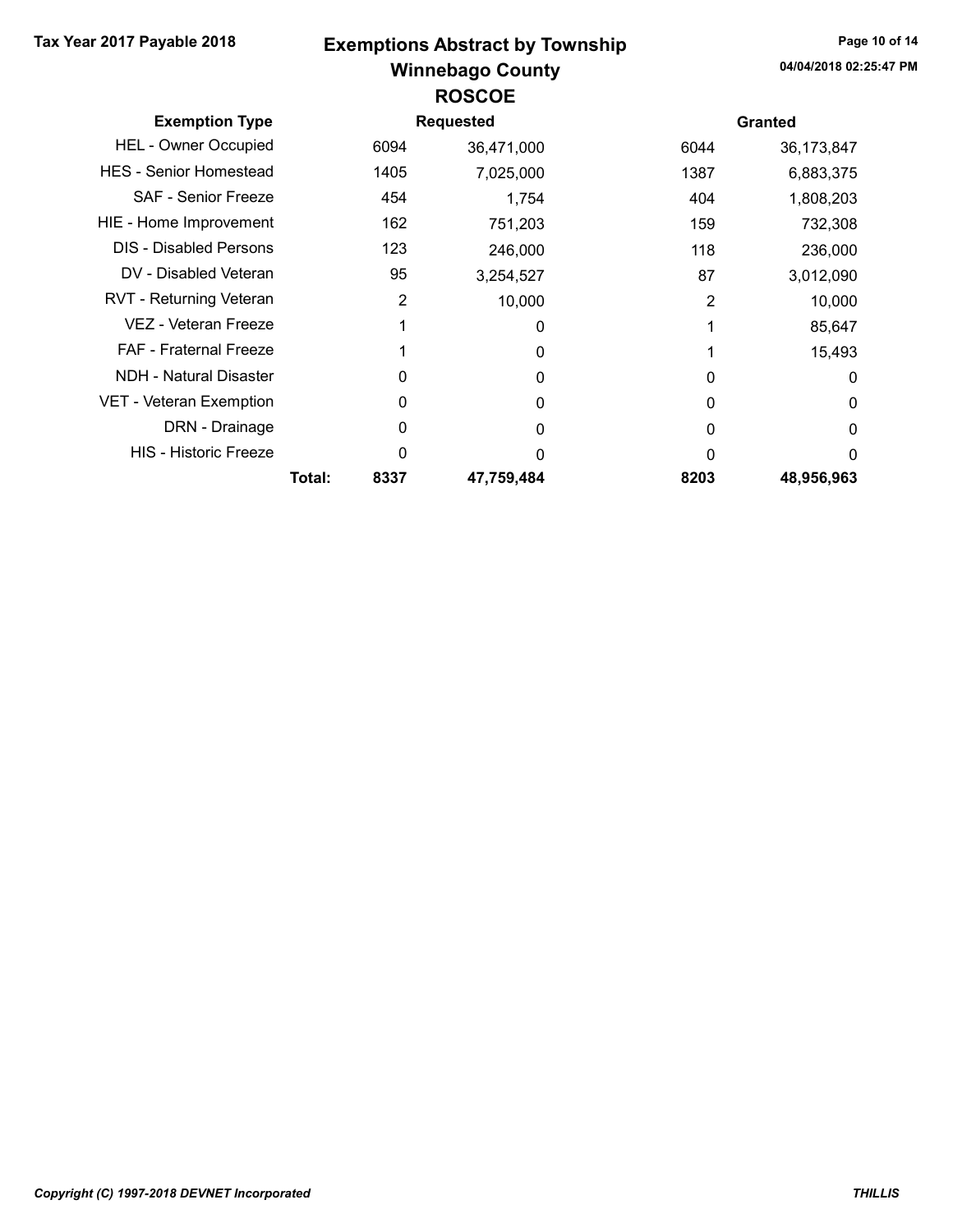### Winnebago County Tax Year 2017 Payable 2018 **Exemptions Abstract by Township** Page 11 of 14 SEWARD

| <b>Exemption Type</b>         |        |     | <b>Requested</b> |     | <b>Granted</b> |
|-------------------------------|--------|-----|------------------|-----|----------------|
| <b>HEL - Owner Occupied</b>   |        | 263 | 1,578,000        | 261 | 1,559,781      |
| <b>HES - Senior Homestead</b> |        | 93  | 465,000          | 92  | 458,644        |
| SAF - Senior Freeze           |        | 31  | 0                | 27  | 128,511        |
| <b>DIS - Disabled Persons</b> |        | 6   | 12,000           | 6   | 12,000         |
| DV - Disabled Veteran         |        | 5   | 139,318          | 4   | 103,300        |
| HIE - Home Improvement        |        | 3   | 20,374           | 3   | 20,374         |
| DRN - Drainage                |        | 0   | 0                | 0   | 0              |
| FAF - Fraternal Freeze        |        | 0   | O                | 0   | 0              |
| <b>HIS - Historic Freeze</b>  |        | 0   | 0                | 0   | 0              |
| <b>NDH - Natural Disaster</b> |        | O   | ი                | 0   | 0              |
| RVT - Returning Veteran       |        | 0   | O                | O   | 0              |
| VET - Veteran Exemption       |        | 0   | 0                | 0   | 0              |
| VEZ - Veteran Freeze          |        | ი   | ი                | U   | 0              |
|                               | Total: | 401 | 2,214,692        | 393 | 2,282,610      |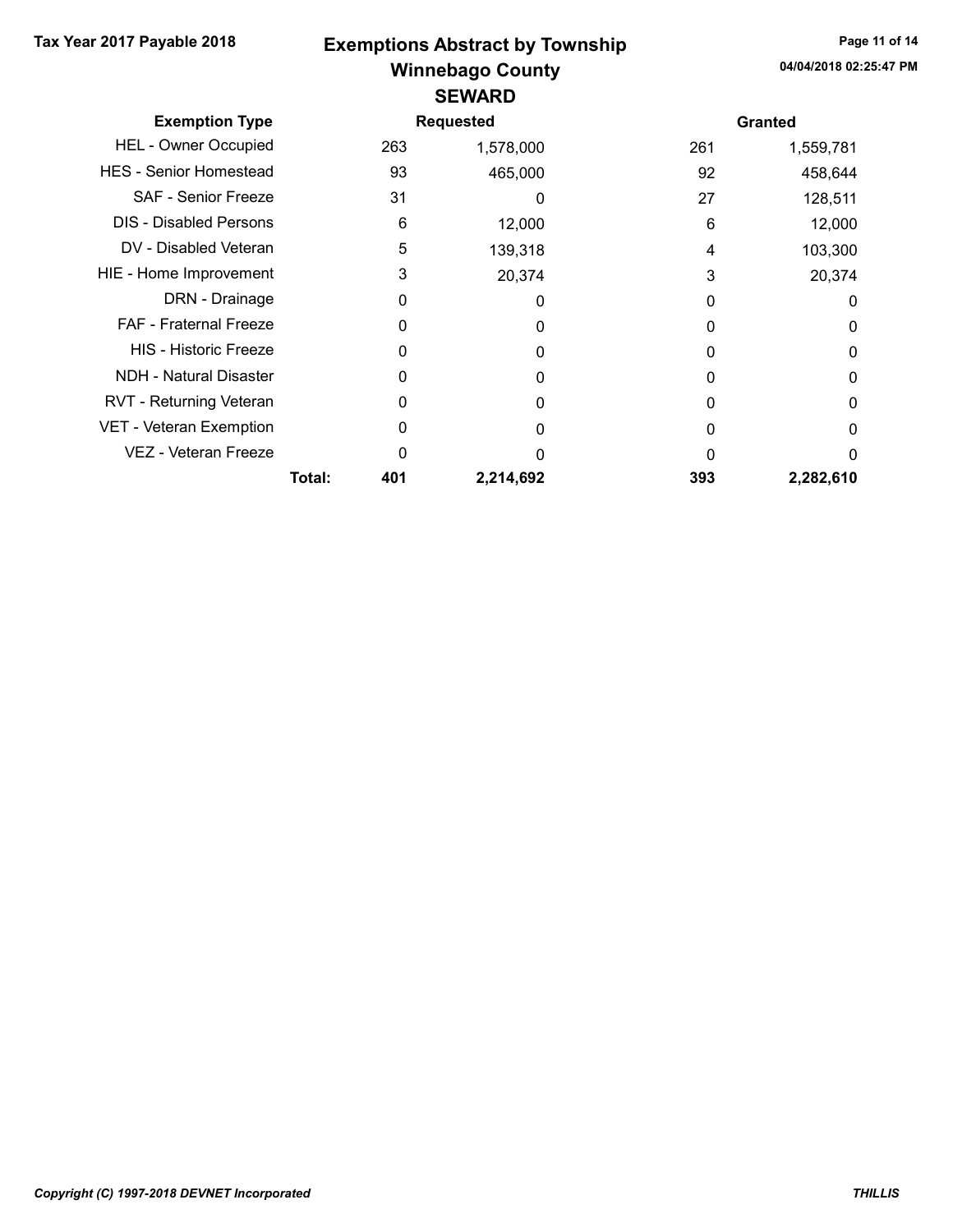#### Winnebago County Tax Year 2017 Payable 2018 **Exemptions Abstract by Township** Page 12 of 14 SHIRLAND

| <b>Exemption Type</b>         |        |     | <b>Requested</b> |     | <b>Granted</b> |
|-------------------------------|--------|-----|------------------|-----|----------------|
| <b>HEL - Owner Occupied</b>   |        | 326 | 1,950,000        | 324 | 1,939,775      |
| <b>HES</b> - Senior Homestead |        | 123 | 615,000          | 122 | 608,168        |
| <b>SAF - Senior Freeze</b>    |        | 42  | 0                | 39  | 406,635        |
| <b>DIS</b> - Disabled Persons |        | 8   | 16,000           |     | 14,000         |
| HIE - Home Improvement        |        | 6   | 62,580           | 6   | 62,580         |
| DV - Disabled Veteran         |        | 5   | 182,780          | 5   | 182,780        |
| DRN - Drainage                |        | 0   | 0                | 0   | 0              |
| FAF - Fraternal Freeze        |        | 0   | O                | 0   | 0              |
| <b>HIS - Historic Freeze</b>  |        | 0   | 0                | 0   | 0              |
| <b>NDH - Natural Disaster</b> |        | 0   | O                | 0   | 0              |
| RVT - Returning Veteran       |        | 0   | O                | 0   | 0              |
| VET - Veteran Exemption       |        | ი   | 0                | 0   | 0              |
| VEZ - Veteran Freeze          |        | 0   | ი                | 0   | 0              |
|                               | Total: | 510 | 2,826,360        | 503 | 3,213,938      |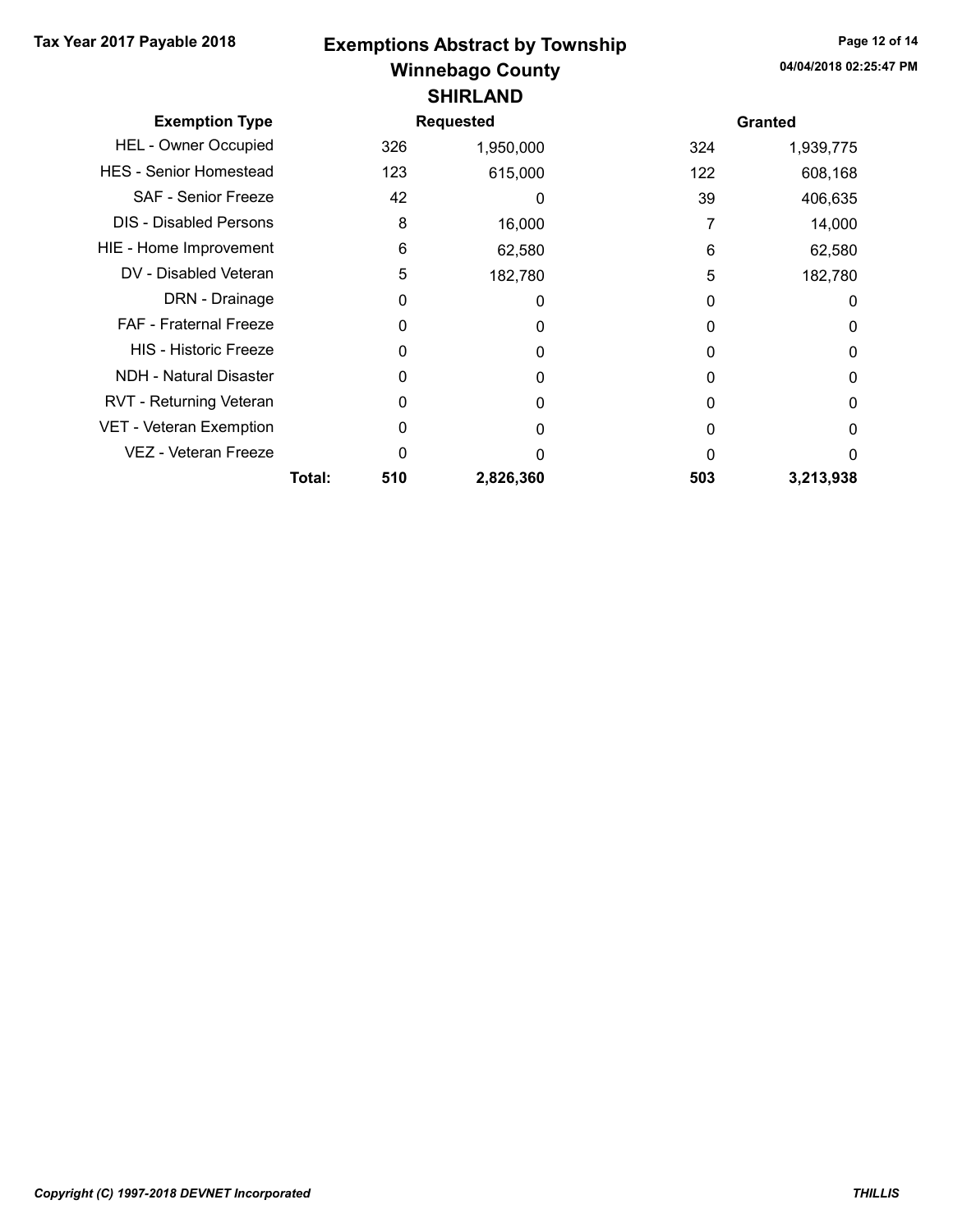### Winnebago County Tax Year 2017 Payable 2018 **Exemptions Abstract by Township** Page 13 of 14 WINNEBAGO

| <b>Exemption Type</b>          |        | <b>Requested</b> |            |      | <b>Granted</b> |  |
|--------------------------------|--------|------------------|------------|------|----------------|--|
| <b>HEL - Owner Occupied</b>    |        | 1641             | 9,846,000  | 1625 | 9,747,611      |  |
| <b>HES</b> - Senior Homestead  |        | 436              | 2,180,000  | 424  | 2,105,808      |  |
| <b>SAF - Senior Freeze</b>     |        | 142              | 0          | 126  | 502,189        |  |
| HIE - Home Improvement         |        | 46               | 280,206    | 46   | 280,206        |  |
| <b>DIS - Disabled Persons</b>  |        | 41               | 82,000     | 36   | 72,000         |  |
| DV - Disabled Veteran          |        | 23               | 917,648    | 20   | 855,732        |  |
| <b>FAF</b> - Fraternal Freeze  |        |                  | 0          |      | 12,837         |  |
| DRN - Drainage                 |        | 0                | 0          |      | 0              |  |
| <b>HIS - Historic Freeze</b>   |        | 0                | 0          | 0    | 0              |  |
| <b>NDH - Natural Disaster</b>  |        | 0                | $\Omega$   |      | 0              |  |
| RVT - Returning Veteran        |        | 0                | 0          | 0    | 0              |  |
| <b>VET - Veteran Exemption</b> |        | 0                | 0          | 0    | 0              |  |
| VEZ - Veteran Freeze           |        | ი                | ŋ          |      | 0              |  |
|                                | Total: | 2330             | 13,305,854 | 2278 | 13,576,383     |  |